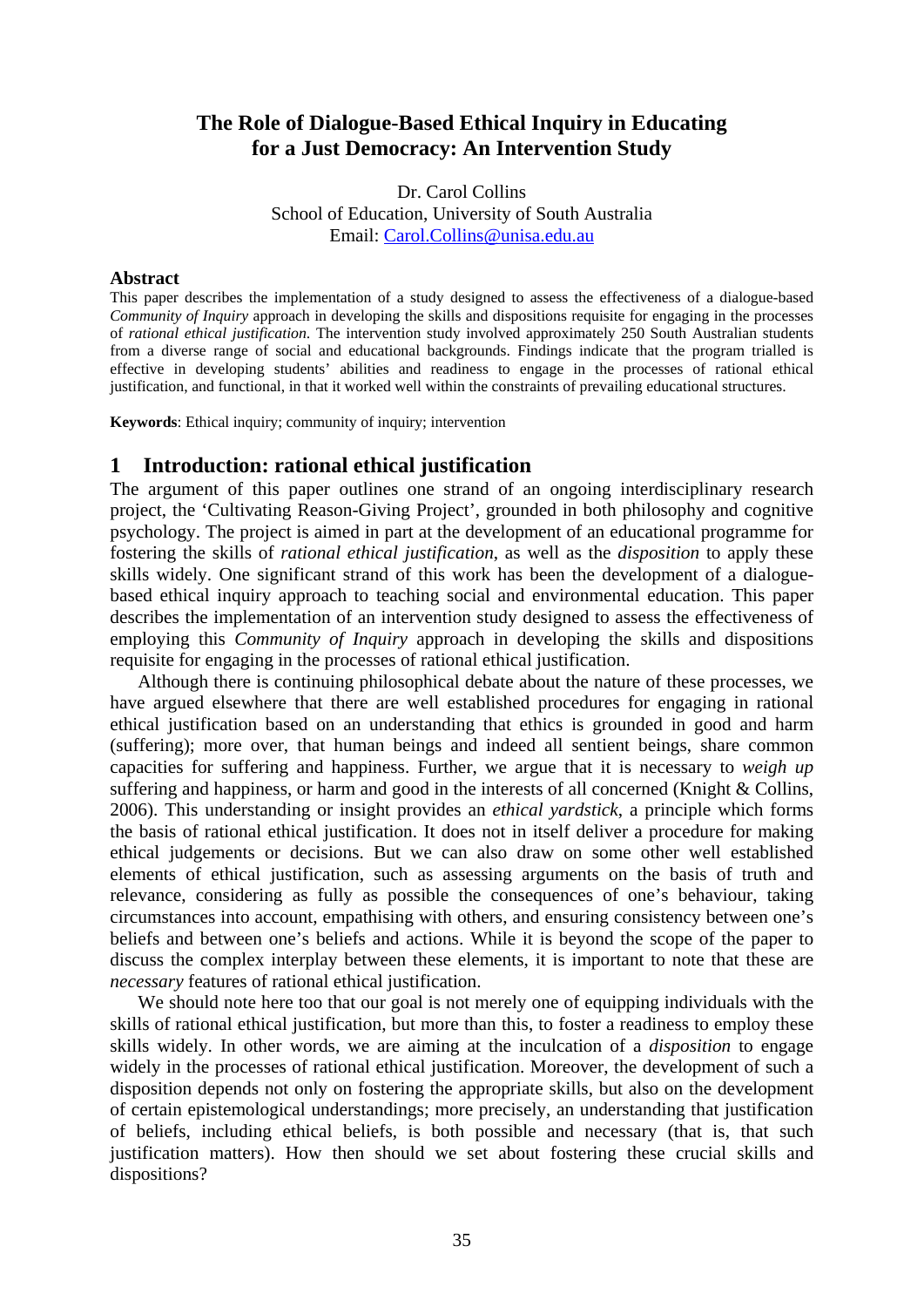## **2 The central role of dialogue**

Theoretical and empirical work from within both philosophy and cognitive psychology (reviewed in Garcia-Moriyon et al, 2005 and Collins, 2005) points to the effectiveness of engaging individuals (of all ages) in dialogue with their peers about complex real world issues, including ethical issues, in fostering both the skills and dispositions required for engaging in the processes of rational ethical justification. The dialogue here is not mere discussion, but discussion disciplined by the procedures of rational, and in this case ethical, justification. Further, students' attention is drawn to the procedures of reason-giving and evaluation; they are afforded the opportunity to apply and practise the relevant skills in the company of their peers and under the guidance of their teacher, so that they gradually come to understand and appreciate for themselves the power and value of rational ethical justification. For such an approach to work, participants must value and respect the contributions of others, even when these contributions run counter to their own. This does not mean simply accepting the opposing view, even when it is the view of an authority figure; nor does it mean adopting the attitude that all views are equally acceptable, equally likely to be true. It means instead focussing on the reasons participants advance for their views, and a commitment to assessing these reasons in the light of the criteria of rational ethical justification.

The collaborative nature of this dialogue is important too. Reason takes the form of dialogue; reasons are advanced, counter examples raised, reasons modified in the light of counter examples. This process can be carried out by an individual, but as Vygotsky (1978) has shown, the process is more fruitful when it becomes a dialogue between peers, or as philosopher and educator Mathew Lipman (2003) puts it, between members of a *Community of Inquiry*. Importantly, cognitive psychologists, Kuhn and Udell (2003) report that extended engagement in Community of Inquiry style dialogue, even in the absence of further instruction, appears to be sufficient for the improvement of individuals' justificatory reasoning. Building on this research effort, our goal was to develop a dialogue-based ethical inquiry driven educational programme which would be effective in developing students' abilities and readiness to engage in the processes of rational ethical justification. We turn now to a description of an intervention study designed to trial this approach within the context of primary level social and environment education.

### **3 The classroom intervention**

Ten upper primary level teachers agreed to join the study. Their professional backgrounds were diverse, as was their degree of familiarity with the notion of rational ethical justification. Five of these teachers, each working in different schools across the metropolitan area of Adelaide volunteered to take an active part in implementing a newly developed *Society & Environment* (S&E) programme (Collins & Knight, 2006). The S&E programme was designed to actively foster the skills of rational ethical justification through Community of Inquiry methodology. In each case, their students agreed to act as participants in the study.

The research project took the form of a matched intervention study, that is, each of these five classes was matched with a control group from within the same school. We will focus here on the experimental group classes only. The student participants ranged in age from ten to twelve years and were enrolled at either year six or seven level. Their school settings were socio-economically diverse in terms of the families they served, ranging from low, to middle, to high socio-economic status. While students from across the five schools were largely of Australian-European or Australian-Asian background, in one class there were a number of Aboriginal Australian students, as well as several students who spoke English as their second language. There was also considerable variation across the population in relation to students' literacy levels.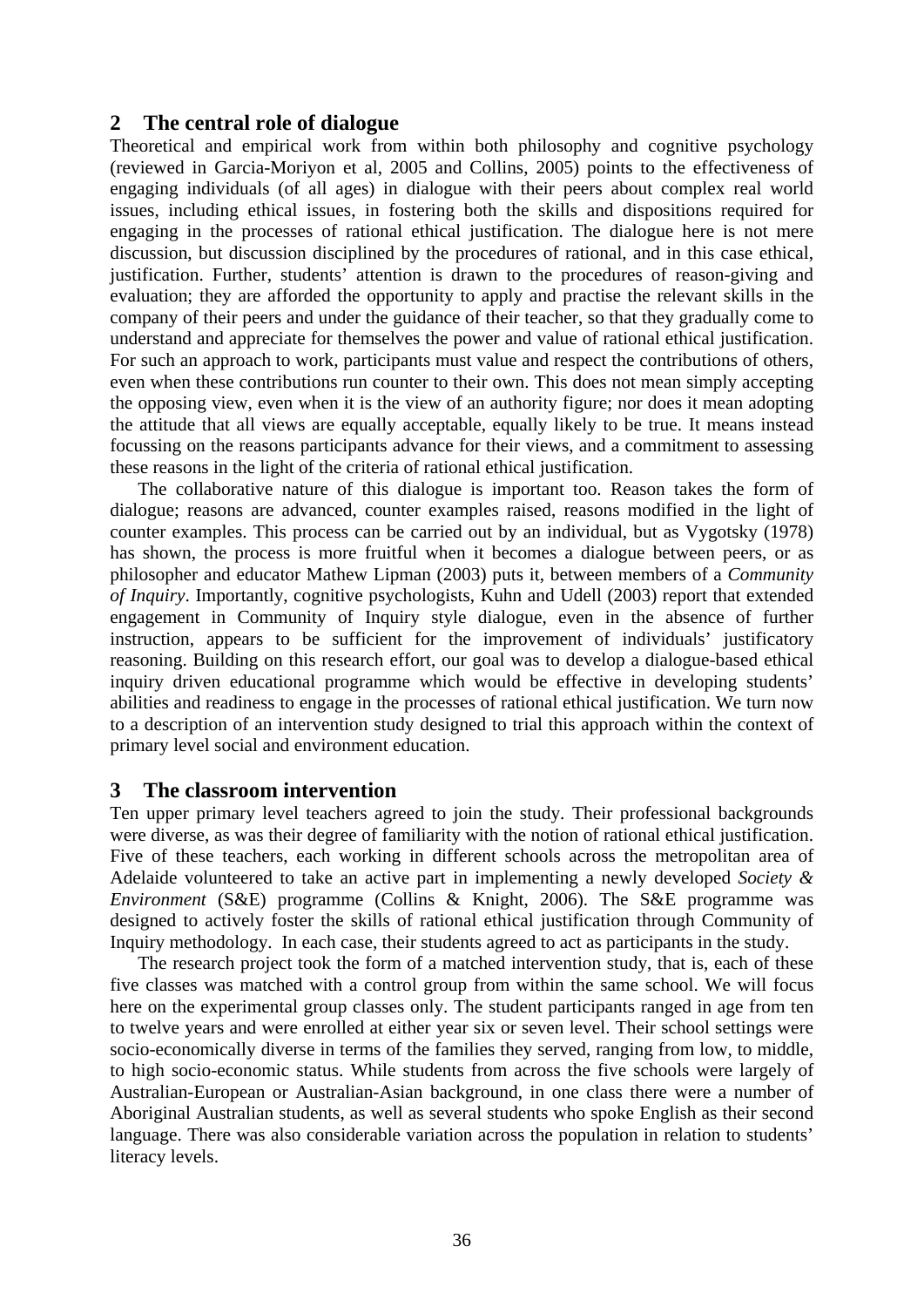Implementing this newly developed (and in many ways, radically different) *Society & Environment* curriculum in five schools by way of a six-month intervention afforded many challenges for all involved. It demanded considerable commitment on the part of the participating teachers, who were required to undertake an intensive professional development programme and to work collaboratively with the researcher in planning and implementing two term-length units of work, while at the same time adopting a methodology markedly different from their usual approach to teaching *Society & Environment*. The students too found themselves in unfamiliar territory, participating in the lengthy pre and post testing procedures and being actively involved in discussing ethical issues with their peers, their teacher, and the visiting researchers.

The intervention took place in the first two terms of the school year, during which time students were engaged in up to four *Society & Environment* lessons per week; these included both research-based lessons and at least one or two weekly whole class ethical inquiry discussions. The Community of Inquiry discussions typically lasted for around one hour, although at times they were extended when student interest and engagement levels seemed high. For eight weeks of the first term, students from all five classes studied the same specially written unit of work on the topic of 'The Treatment of Animals', which incorporated several exercises and discussion plans from Lipman & Sharp's (1985) 'Ethical Inquiry Manual to Accompany Lisa'. In the second term the programme comprised activities and discussions drawn from five diverse, specially written units of work, the topics of which varied from class to class, and ranging from 'The Ancient Greeks' and 'Federation' to 'Antarctica' and Ecologically Sustainable Development' to the then emerging issue of 'Reality TV'.

### **4 The evaluation**

While empirical work from within both philosophy and cognitive psychology points to the effectiveness of engaging individuals in dialogue with their peers about complex ethical issues, the research effort to date has been hampered to some degree by lack of an efficient standard instrument to measure ethical justificatory reasoning abilities. In response, we developed and trialed a questionnaire suitable for use with upper primary aged students.

The first section of the questionnaire attempts to identify possible changes over time in relation to this aspect of participants' justificatory reasoning ability, and in particular, their abilitiy and readiness to evaluate reasons and arguments presented in support of opposing views on a number of ethical issues. The issues selected here were based on contemporary Australian social and environmental issues wchich would be familiar and hopefully, of interest to the participants and included: whether the Australian Prime Minister should apologise to indigenous Australians for past treatment; whether whaling should continue; whether mining (in relation to a particular example) should be allowed; and whether wild animals that have killed a human being should be hunted and killed.

The eight ethical issues (four in the pretest and four in the posttest) were presented in a standard form:

Firstly, a scenario was introduced in which a number of children were discussing the issue at hand. Within the scenario, a brief overview of the issue was given in which two main opposing views were presented. The 'Whaling' issue from Form A serves as an example of the scenarios:

*A group of students was discussing a brochure they'd read about whaling. Some people from countries like Japan and Norway want to hunt and kill whales. It is part of their tradition and culture; they have always done it. They use all parts of the whale for food, oil, soap, ornaments etc., some for themselves, others for exporting. On the other hand,*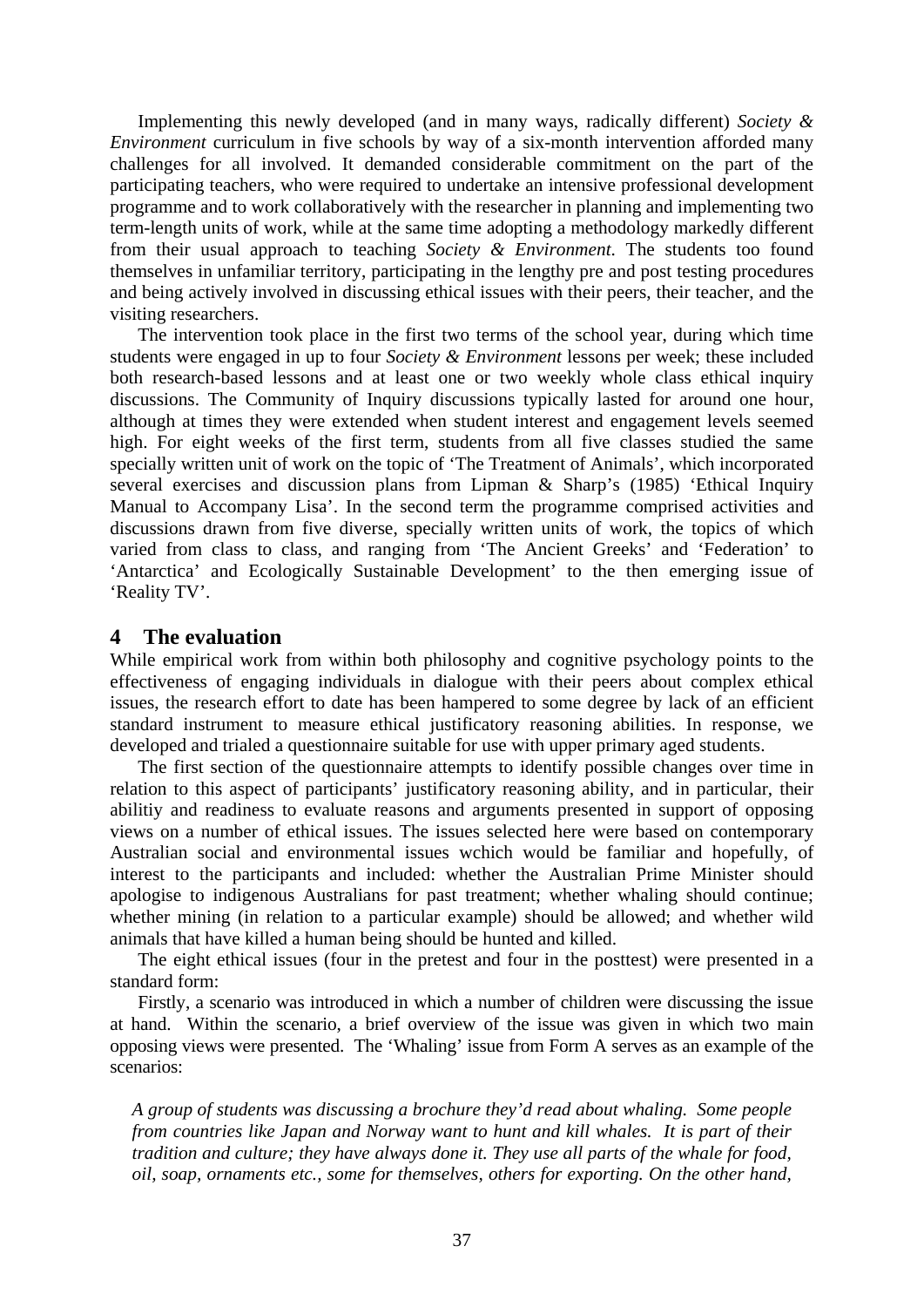*some environmental groups say that whaling is wrong. They are concerned about the effect it might have on the natural balance of the ocean. The teacher asked the students to give reasons for their views on whaling. Their responses are listed on the following two pages. How do you rate these reasons?* 

It was then explained that the following pages contained a list of the reasons given by each of the children in support of their view on the issue. The following examples are drawn from the pre-test questionnaire: *Fran says [whaling] is wrong because her older brother says so; Veronica says [whaling] is not wrong for her because she doesn't care about whales, but it is wrong for people who do care about whales; Lee says [whaling] is wrong because if whale numbers decrease, the ecosystem will be harmed, and the well-being of living things (including us) will be at risk.* The reasons presented as items in this section reflected several different kinds of fundamental principles (or ethical yardsticks) that individuals commonly employ when attempting to justify their stance on an ethical issue. (The examples above reflect, respectively, an appeal to a perceived moral authority, a relativist claim, and a principle focussed on considering and weighing possible consequences.)

The participants were then asked to *rate* the strength of each of the reasons on a five-point scale ranging from 'not really a reason' to 'an excellent reason'. The data gathered from this section of the questionnaire were statistically analysed through application of factor analysis and various semantic analyses.

The second section of the questionnaire invited students to write a brief argument in relation to one of the previously raised ethical issues. This crucial written component of the questionnaire was included as a means of gathering and analysing data (from participants' written arguments) to identify whether the intervention had impacted positively in terms of transfer of the disposition to engage widely in the processes of rational ethical justification; that is, whether the skills and dispositions developed as a result of the intervention would transfer to a context other than the dialogue-based context in which the skills and dispositions had been fostered.

Drawing on previous work from within cognitive psychology, we developed a relatively simple three-step coding system in order to analyse participants' written responses in terms of justificatory reasoning (or argument) quality (Anderson, Nguyen-Jahiel, McNurlen, Archodidou, Kim, Reznitskaya, Tillmanns & Gilbert, 2001; Kuhn & Udell, 2003; and Reznitskaya, Anderson, McNurlen, Nguyen-Jahiel, Archodidou, & Kim, 2001). In brief, the system was based on identifying the number and complexity of reasons provided and on assessing the quality of the participants' overall argument. As indicated earlier, there are also several key elements which contribute to effective justificatory reasoning about *ethical* issues, among them, the need to consider and weigh consequences for all concerned, and to be empathetic when considering the needs of others. Again, we devised a relatively simple twostep coding system to identify possible changes in participants' use of these two particular aspects of ethical justificatory reasoning. The relevant major findings of the study are summarised and discussed briefly below.

# **5 Relevant findings and discussion**

Several significant findings emerged from the statistical analyses. Very briefly:

*A highly significant treatment effect was found on the first section of the questionnaire; that is, following the intervention, participants in the experimental group improved in their ability to evaluate reasons presented in support of opposing views in relation to ethical issues, compared to participants in the control group.*( $\text{ANCOVA}:$   $(F (1,247) = 12.2, p < .001)$ )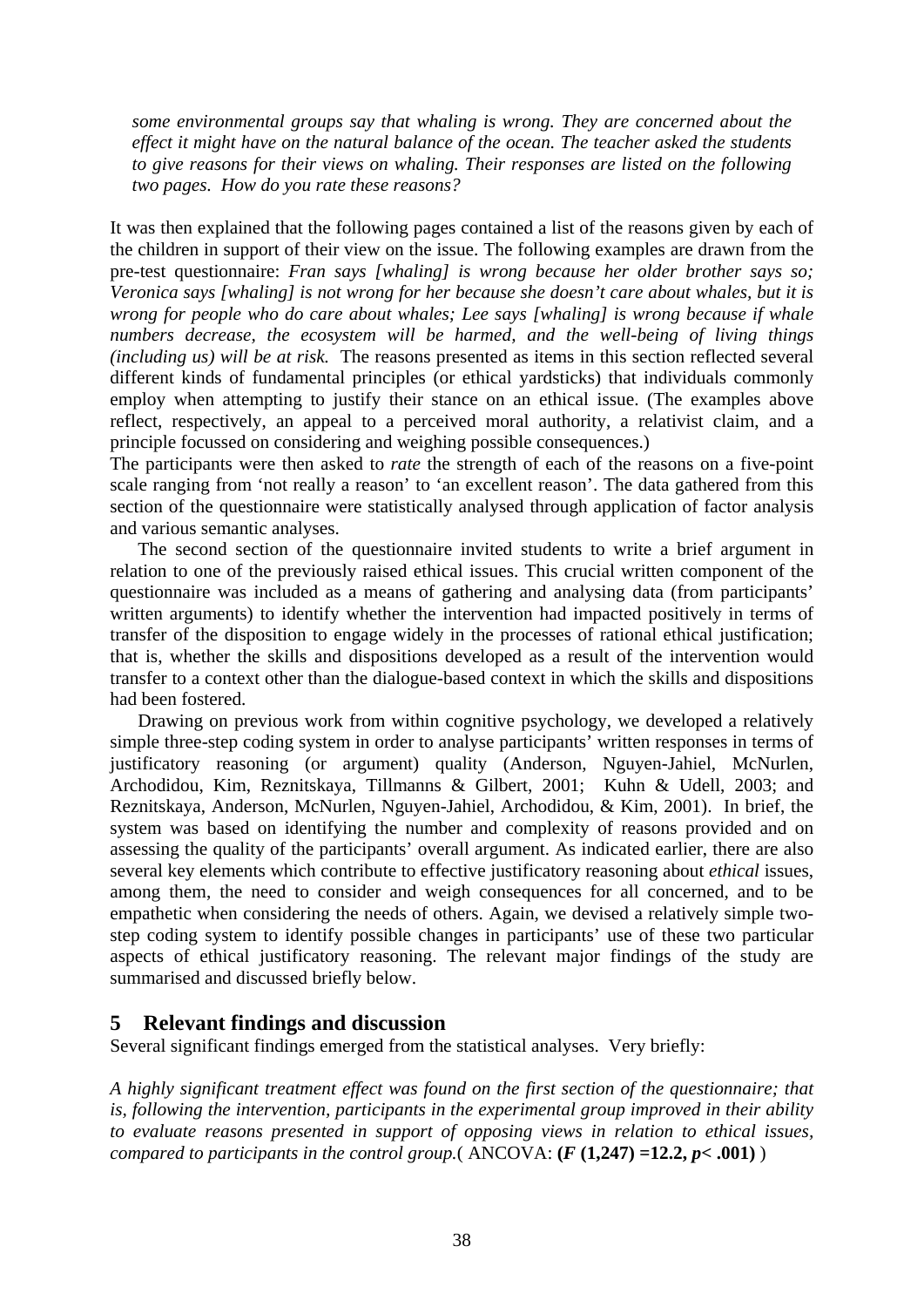*A significant effect was found on the posttest score in the number of relevant reasons participants offered in their written arguments; that is, following the intervention, participants in the experimental group provided more relevant reasons than did the control group students.* (ANOVA: **(***F* **(1,78) = 8.7,** *p* **= .004)** )

*A significant effect was found on the posttest score in the complexity of reasons participants offered in their written arguments; that is, following the intervention, the experimental group participants' reasons were found to be more complex than did the control group participants' reasons.* (ANOVA:  $(F(1,78) = 4.9, p = .003)$ )

*A highly significant treatment effect was found in the quality of participants' written arguments; that is, following the intervention, the experimental group participants had significantly higher argument quality scores than did the control group participants.*   $(ANOVA: (F(1,78) = 52.8, p < .001))$ 

Participation in the intervention's ethical inquiry discussions then, lead to a significant change in students' ability to both *evaluate* arguments and to *produce* higher quality arguments (in relation to the number and complexity of reasons offered in support of a claim and in terms of an overall quality score), thus bearing out our original hypothesis. Importantly, the findings also demonstrate *transfer* of the disposition to engage in the processes of rational ethical justification; that is, from participants' engagement in ethical inquiry sessions, to their attempts at both evaluating reasons presented in support of opposing views in relation to real-world ethical issues and in producing' written arguments about realworld ethical issues.

Moreover, the impact of the treatment which resulted in significant improvements in experimental group participants' argument quality scores was shown to be totally independent of pre-existing literacy levels. That is, improvements in argument quality were demonstrated in participants' written arguments regardless of their level of literacy at the outset of the intervention. Further, it was evident that the greatest gains on the posttest argument measure occurred in the case of those students who started at the lowest levels on the argument measure (that is, level 1 'poor' and level 2 'OK') on the pretest measure.

Clearly, students who have either low levels of literacy or low levels of justificatory thinking skills, should be afforded regular and ongoing opportunities to engage in ethical inquiry discussions as part of their curriculum-based lessons, particularly considering that it is these students who are most likely to benefit significantly from such opportunities, at least in the short term. These findings deserve the attention of researchers, educators and administrators concerned with the development of thinking well in *all* students.

*A highly significant effect was also found for the 'Consequences for all' variable at posttest level; that is, the experimental group participants were more likely to consider and weigh consequences for all concerned in their posttest written arguments, than were the control group participants.* (ANOVA: **(***F* **(1,78) = 27.1,** *p* **< .001)** )

*Finally, a significant treatment effect was found for the 'Lack of empathy' variable at posttest level; that is, a significant decrease occurred over time in the number of experimental group participants exhibiting a clear lack of empathy in their written arguments, a change not reflected in the written arguments of control group participants.* (Chi-square test:  $(x^2 = 6.05,$ **1df,**  $p = .014$ )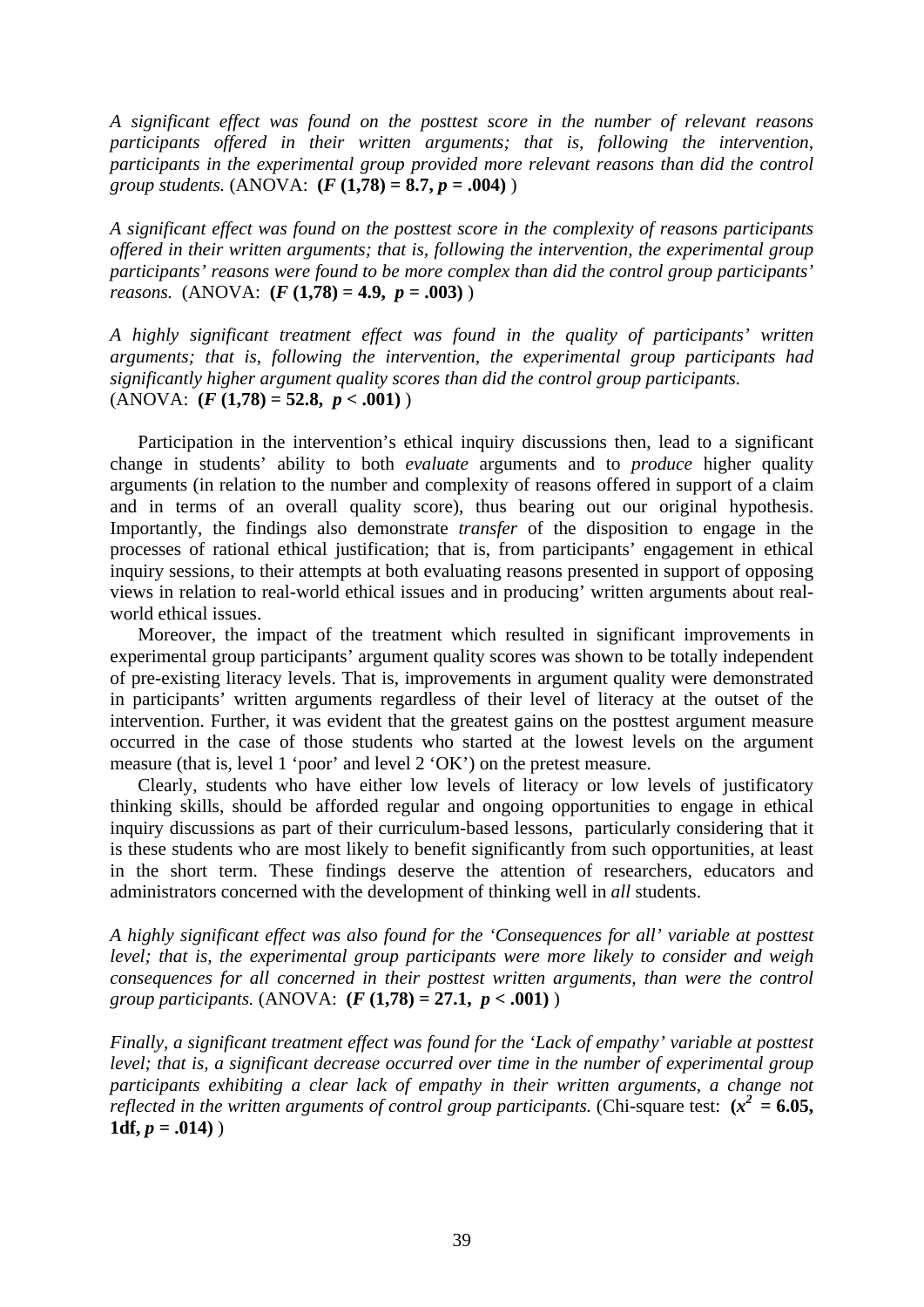Participation in the intervention's ethical inquiry discussions then, led to a significant change in the participants' ability and disposition to consider and weigh consequences for all concerned, and to be empathetic when considering the needs of all concerned, thus bearing out our original hypothesis. Here too, the findings are important in that they demonstrate *transfer* of the disposition to think well about ethical issues; that is from participants' engagement in Community of Inquiry sessions to their attempts at producing written arguments about real-world ethical issues which take into account the weighing of consequences for all concerned, and the need to be empathetic in so doing. The empirical findings of the study were very encouraging for both the researchers and the teachers involved in the study. Importantly, the educational programme was also deemed to be functional in that it seemed to work well within the constraints of prevailing educational structures.

While space does not allow the inclusion of detailed qualitative reports of our experiences and observations in individual classrooms, it is worth noting that the verbal and written feedback (both formal and informal) we received from participating students and teachers, along with our own anecdotal observations from across the five classrooms, indicate clearly that the S&E programme was functional; that is, it fitted well within the constraints of prevailing educational structures. Moreover, four of the five teachers involved in the intervention continue to teach their S&E programme using the approach outlined here.

## **6 Conclusion**

The findings of this interdisciplinary study indicate that a Community of Inquiry approach is effective in fostering the skills and dispositions requisite for wide engagement in the processes of rational ethical justification. Moreover, it appears that the *Society & Environment* programme developed, implemented and evaluated as part of the intervention study has been effective in this task, and in fitting well within the constraints of prevailing educational structures. The findings of the study are very encouraging for those of us concerned with the important role dialogue-based ethical inquiry might play in educating for a just democracy. Importantly, our current work in preparing and supporting both pre-service and practicing teachers to implement a Community of Inquiry approach in their *Society & Environment* curriculum is proving to be both successful and rewarding for all concerned.

## **References**

- ANDERSON, R, NGUYEN-JAHIEL, K, MCNURLEN, B, ARCHODIDOU, A, KIM, S, REZNITSKAYA, A, TILLMANNS, M & GILBERT, L (2001) 'The Snowball Phenomenon: Spread of Ways of Talking and Ways of Thinking Across Groups of Children', *Cognition and Instruction,* vol. 19, no. 1, pp. 1-46.
- COLLINS, C (2005) *Education for a Just Democracy: The Role of Ethical Inquiry,* Doctoral Thesis, University of South Australia, Adelaide.
- COLLINS, C & KNIGHT, S (2006) ' Ethical Inquiry as central to the 'Society & Environment learning area', paper presented at the *Australian Association Of Research in Education* (AARE) 2006 Conference, Adelaide.
- DETE/ DEPARTMENT OF EDUCATION, TRAINING AND EMPLOYMENT (2000) *South Australian Curriculum Standards and Accountability Framework,* DETE Publishing, Seacombe Gardens, South Australia.
- GRACIA-MORIYON, F, ROBELLO, I, & COLOM, R (2005) 'Evaluating Philosophy for Children: a meta-analysis', *Thinking: The Journal of Philosophy for Children,* Vol. 17, no. 4, pp. 14-22.
- KNIGHT, S & COLLINS, C (2006) 'Cultivating reason-giving: the primary purpose of education?' *The International Journal of the Humanities*, vol. 3, no. 2, pp. 155-178.